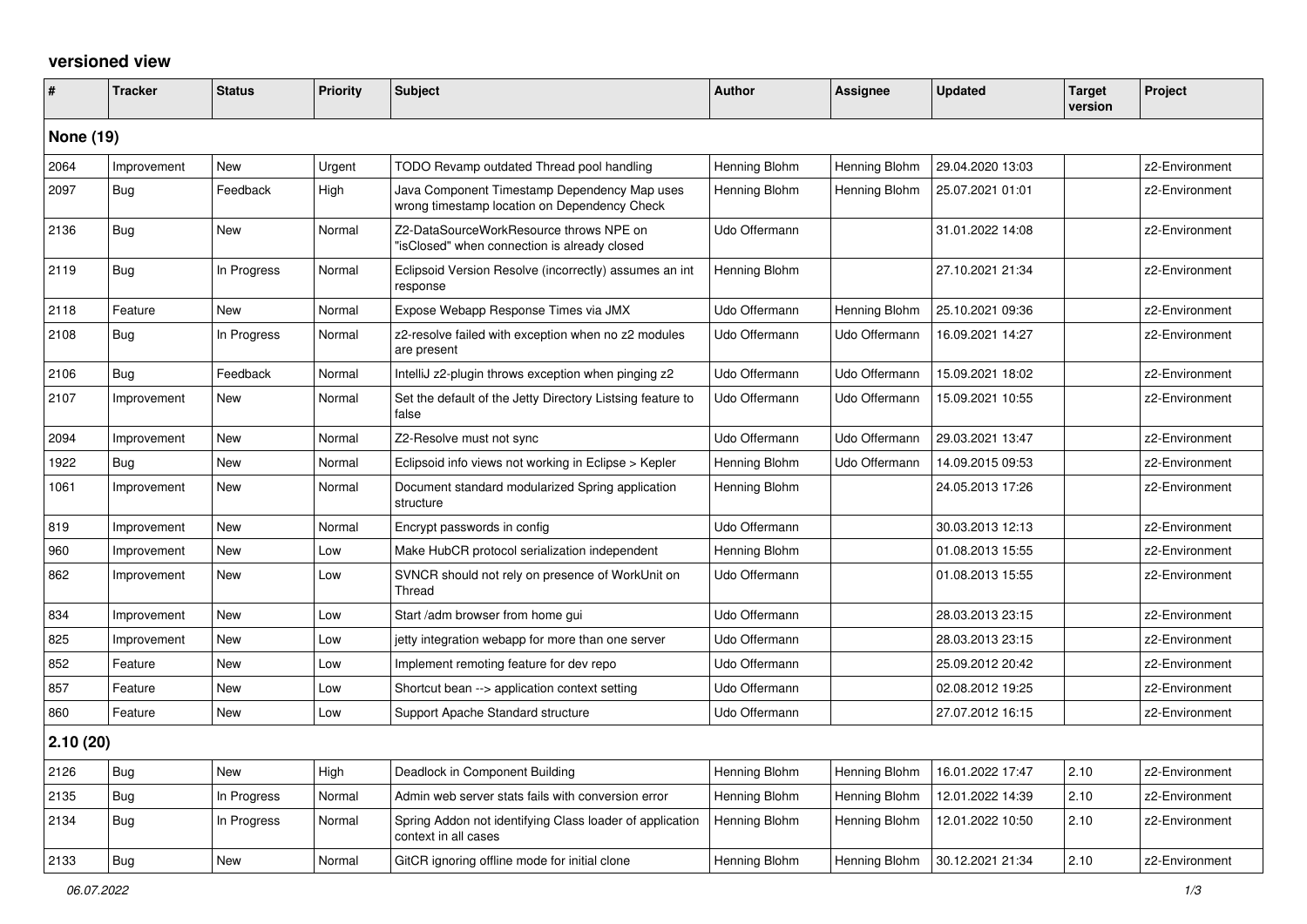| #            | <b>Tracker</b> | <b>Status</b> | <b>Priority</b> | Subject                                                                                   | <b>Author</b> | Assignee      | <b>Updated</b>   | <b>Target</b><br>version | Project        |
|--------------|----------------|---------------|-----------------|-------------------------------------------------------------------------------------------|---------------|---------------|------------------|--------------------------|----------------|
| 2101         | Feature        | New           | Normal          | Z2-Info Pane as z2 webapp                                                                 | Udo Offermann | Henning Blohm | 13.09.2021 14:14 | 2.10                     | z2-Environment |
| 2078         | Improvement    | New           | Normal          | Drop gitcr compatibility handling of refs/remotes/origin/                                 | Henning Blohm | Henning Blohm | 18.08.2021 22:57 | 2.10                     | z2-Environment |
| 2060         | Bug            | New           | Normal          | Eclipsoid server-side does not respond with correct z2<br>version at connection test      | Henning Blohm | Henning Blohm | 11.07.2021 16:28 | 2.10                     | z2-Environment |
| 2059         | Improvement    | In Progress   | Normal          | Enhance standard module layout for better reload<br>performance due to impl updates.      | Henning Blohm | Henning Blohm | 11.07.2021 16:27 | 2.10                     | z2-Environment |
| 2070         | Improvement    | New           | Normal          | Eclipsoid dependency view to include test references                                      | Henning Blohm | Udo Offermann | 11.07.2021 16:27 | 2.10                     | z2-Environment |
| 2067         | Improvement    | New           | Normal          | Add static lookup utility methods to<br>IComponentsLookup, IComponentsManager etc.        | Henning Blohm | Henning Blohm | 11.07.2021 11:56 | 2.10                     | z2-Environment |
| 2083         | Improvement    | In Progress   | Normal          | Implement a remote CR reducing Clone Efforts with<br><b>GitCR</b>                         | Henning Blohm | Henning Blohm | 11.07.2021 10:59 | 2.10                     | z2-Environment |
| 2062         | Bug            | New           | Normal          | Sync not completing correctly when repo definition itself<br>is updated.                  | Henning Blohm | Henning Blohm | 11.07.2021 10:58 | 2.10                     | z2-Environment |
| 2026         | Improvement    | New           | Normal          | Add more performance logging data                                                         | Henning Blohm | Henning Blohm | 11.07.2021 10:58 | 2.10                     | z2-Environment |
| 1936         | Feature        | New           | Normal          | com.zfabrik.intellij.z2plugin shall reuse existing .iml files<br>when creating z2 Modules | Udo Offermann | Udo Offermann | 11.07.2021 10:58 | 2.10                     | z2-Environment |
| 1940         | Improvement    | New           | Normal          | outdated copyright notice in Eclipsoid when installing in<br>eclipse                      | Henning Blohm | Udo Offermann | 11.07.2021 10:58 | 2.10                     | z2-Environment |
| 1935         | Feature        | New           | Normal          | z2-plugin showing arming state on modules in project<br>view pane                         | Udo Offermann | Udo Offermann | 11.07.2021 10:58 | 2.10                     | z2-Environment |
| 1933         | Feature        | New           | Normal          | z2-resolve should not replace unchanged files                                             | Udo Offermann | Udo Offermann | 11.07.2021 10:58 | 2.10                     | z2-Environment |
| 2087         | Improvement    | New           | Normal          | Upgrade to Jetty 11                                                                       | Henning Blohm | Henning Blohm | 08.04.2021 23:17 | 2.10                     | z2-Environment |
| 2091         | Improvement    | New           | Normal          | Upgrade to ECJ for Java 16                                                                | Henning Blohm | Henning Blohm | 23.03.2021 10:57 | 2.10                     | z2-Environment |
| 2086         | Improvement    | New           | Normal          | Adapt Jakarta EE 9 and Java 16                                                            | Henning Blohm | Henning Blohm | 23.03.2021 10:51 | 2.10                     | z2-Environment |
| $2.9.1b$ (1) |                |               |                 |                                                                                           |               |               |                  |                          |                |
| 2131         | Feature        | In Progress   | Normal          | Release v2.9.1b                                                                           | Henning Blohm | Henning Blohm | 20.12.2021 18:53 | 2.9.1 <sub>b</sub>       | z2-Environment |
| 3.0(12)      |                |               |                 |                                                                                           |               |               |                  |                          |                |
| 849          | Feature        | New           | High            | eclipsoid: Project Validation                                                             | Udo Offermann |               | 15.04.2014 14:36 | 3.0                      | z2-Environment |
| 1479         | Improvement    | New           | Normal          | Switch context class loader for defined z2 programming<br>models                          | Henning Blohm | Henning Blohm | 15.04.2017 13:33 | 3.0                      | z2-Environment |
| 1881         | Improvement    | New           | Normal          | Port Maven Component Repository                                                           | Henning Blohm |               | 15.04.2017 13:33 | 3.0                      | z2-Environment |
| 1893         | Feature        | New           | Normal          | Port reference documentation                                                              | Henning Blohm | Henning Blohm | 15.04.2017 13:32 | 3.0                      | z2-Environment |
| 1934         | Feature        | New           | Normal          | z2-plugin "localhost mode"                                                                | Udo Offermann | Udo Offermann | 13.11.2015 10:32 | 3.0                      | z2-Environment |
| 1931         | Feature        | New           | Normal          | z2-plugin on IntelliJ14                                                                   | Udo Offermann | Udo Offermann | 13.11.2015 10:02 | 3.0                      | z2-Environment |
| 1896         | Feature        | New           | Normal          | Port Hadoop Job Capability to 3.0                                                         | Henning Blohm |               | 01.06.2015 10:52 | 3.0                      | z2-Environment |